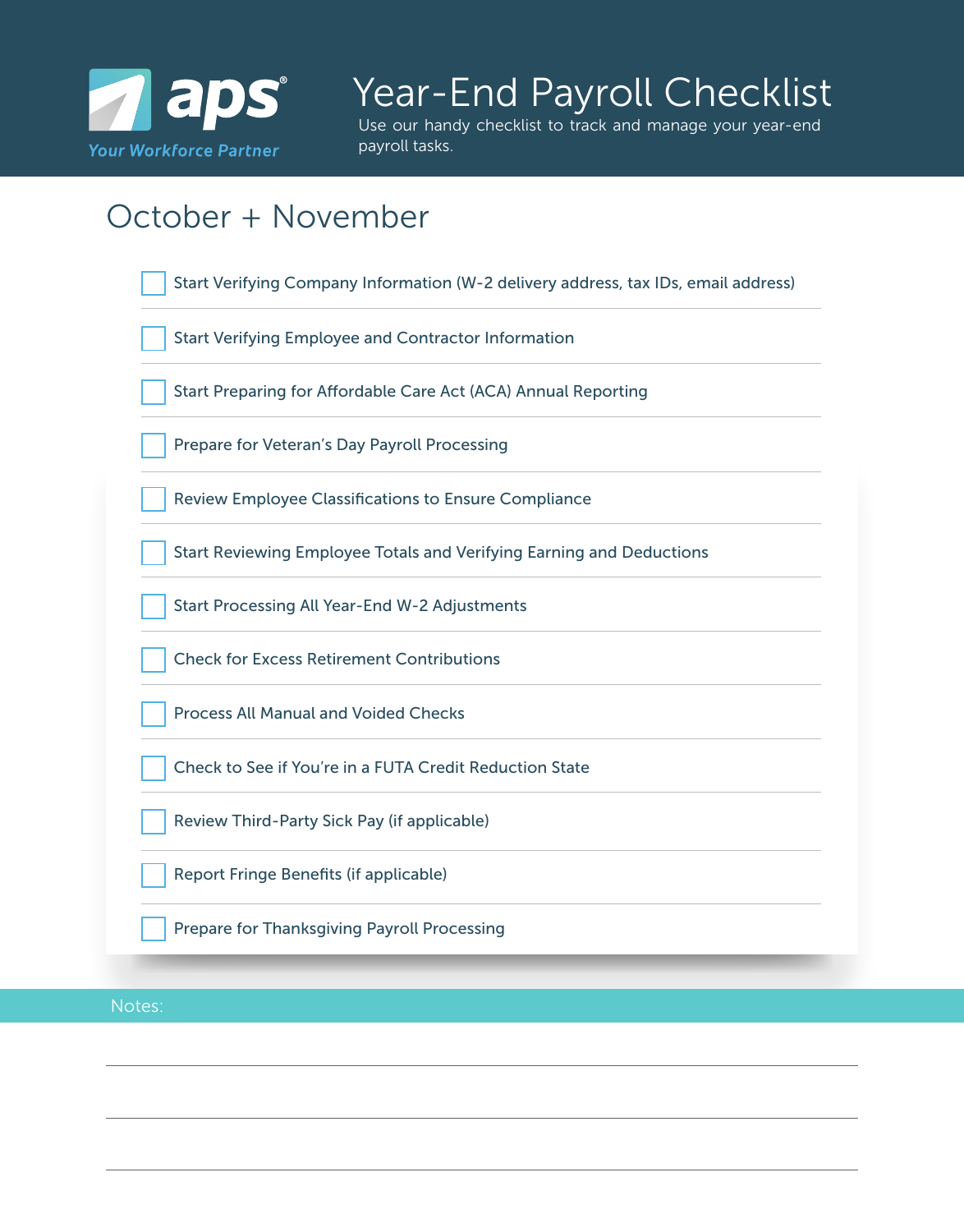

## Year-End Payroll Checklist

December 2021 - Before December 31, 2021

### December

| <b>Finish Verifying Employee and Contractor Information</b>                                        |
|----------------------------------------------------------------------------------------------------|
| Finish Reviewing Employee Totals and Verifying Earning and Deductions                              |
| Submit State Unemployment Tax Rate Change Notices                                                  |
| <b>Review Your Information for ACA Annual Reporting</b>                                            |
| Start Preparing Earned Income Tax Credit (EITC) Notifications to Your<br>Employees (if applicable) |
| Finish Processing All Year-End W-2 Adjustments                                                     |
| <b>Finish Processing All Manual and Voided Checks</b>                                              |
| <b>Prepare for Christmas Day Payroll Processing</b>                                                |

#### Before December 31, 2021

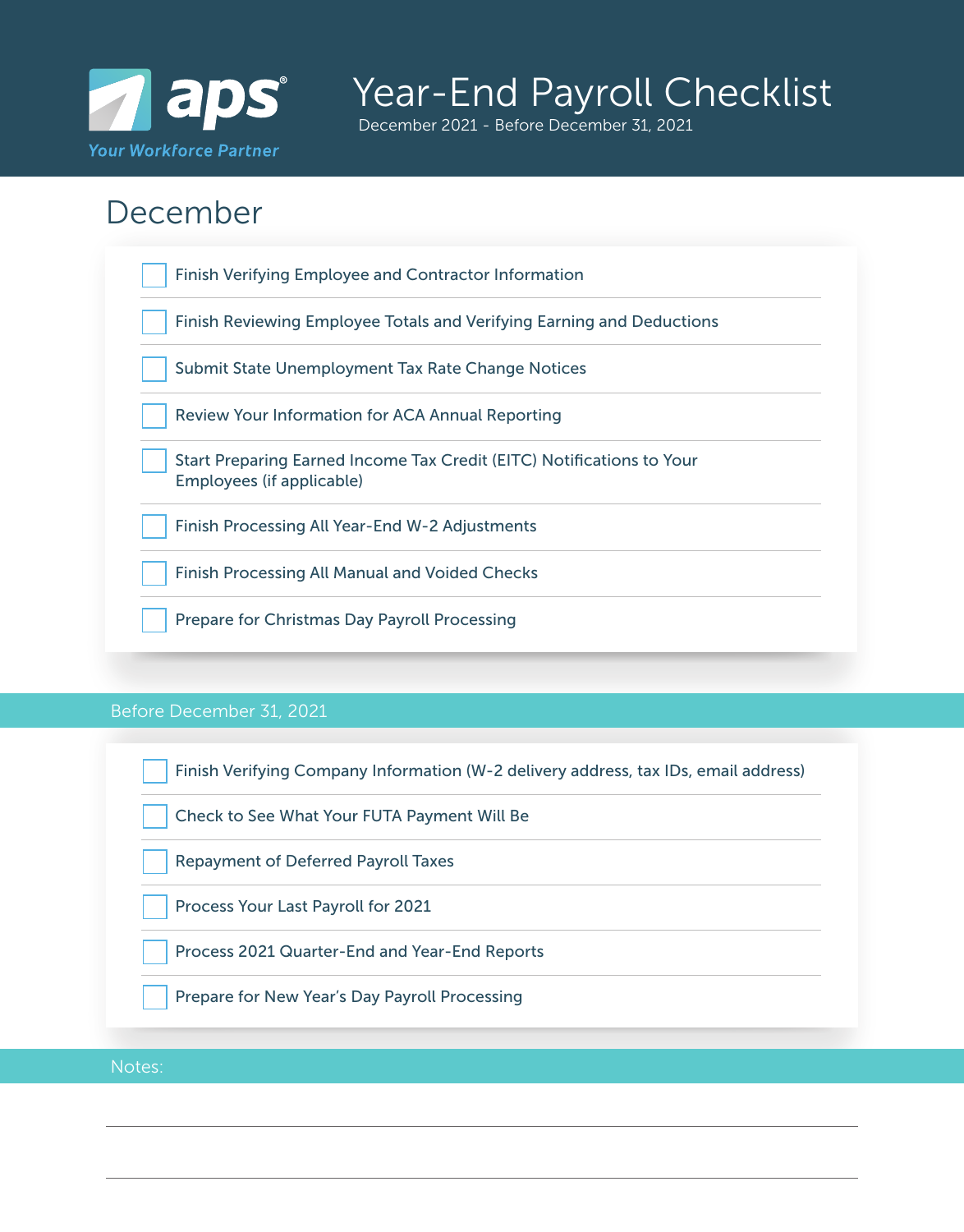

# Year-End Payroll Checklist

January + February

### January + February

Before Your First 2022 Payroll



End of February 2022

File Your Forms 1094-C and 1095-C